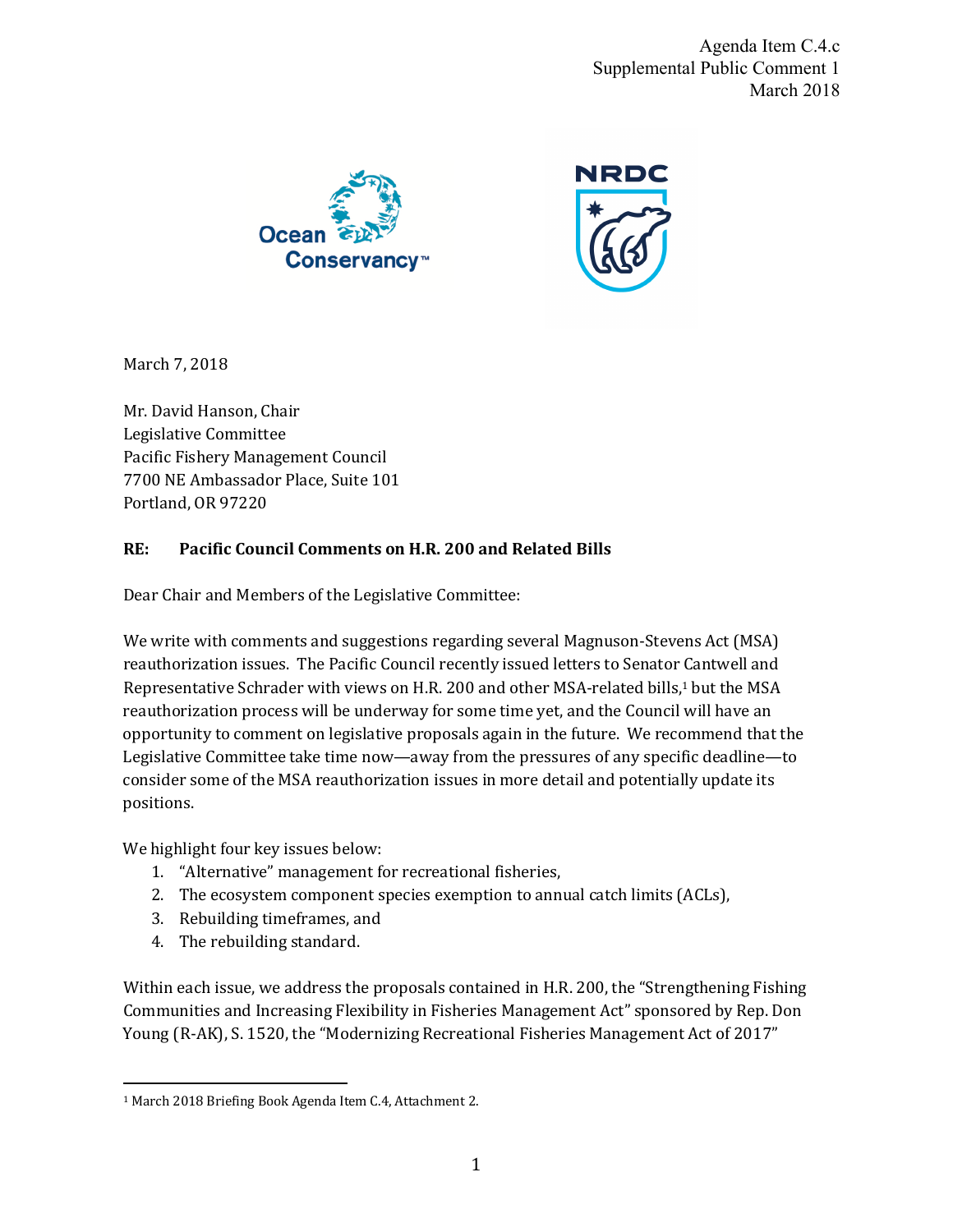sponsored by Sen. Roger Wicker (R-MS), and a Magnuson reauthorization discussion draft proposed by Rep. Jared Huffman (D-CA). As the Council likely knows, H.R. 200, as amended by a substitute, was ordered to be favorably reported from the House Natural Resources Committee late last year. All citations to H.R. 200 in this letter refer to the bill as amended.<sup>2</sup> Similarly, S. 1520, as amended by a substitute, was ordered to be favorably reported from the Senate Commerce, Science, & Transportation Committee last week. All citations to S. 1520 in this letter refer to the bill as amended.<sup>3</sup> And while Rep. Huffman has yet to introduce a bill, a discussion draft version is publicly available and was considered by the House Natural Resources Committee at a prior hearing.<sup>4</sup>

## **1. "Alternative" Management for Recreational Fisheries**

H.R. 200 proposes to add language to the Act at 16 U.S.C. 1852(h) stating that councils shall "have the authority to use alternative fishery management measures in a recreational fishery  $\dots$ including extraction rates, fishing mortality targets, and harvest control rules." See H.R. 200 (ANS) Sec. 203.

On the surface, the proposed language appears to grant councils authority to use management methods that are already available or in use. Councils currently have the authority to use a broad range of management methods—any number of approaches to organizing and managing a fishery are permissible, so long as the fishery stays under the annual catch limit. And the specific techniques mentioned in this provision (extraction/exploitation rates, F-targets, and harvest control rules) are already widely used around the country as ways of managing mortality to stay under the relevant ACL.

However, adding this language to the statute could end up doing far more than just reaffirm existing council authority. The language easily could be interpreted as indicating that councils are being granted new authority they currently do not possess—specifically, authority to manage recreational fisheries without hard catch limits and accountability measures. The word "alternative" suggests the newly-granted authority is a substitute for ACLs, and the examples of management techniques (particularly exploitation rates and F-targets) suggest that the defining characteristic of this grant of authority is a lack of hard catch caps. The language also could create unintended consequences by defining techniques like harvest control rules, which are commonly used by the Pacific Council, as "alternative" management.

 $\overline{a}$ 

 $2$  The amendment in the nature of a substitute (ANS) for H.R. 200 is available at:

https://naturalresources.house.gov/uploadedfiles/hr\_200\_ans\_young\_002.pdf.

<sup>&</sup>lt;sup>3</sup> The amendment in the nature of a substitute (ANS) for S. 1520 is available at:

https://www.commerce.senate.gov/public/\_cache/files/b7385da2-2005-4d23-ad8e-

<sup>24</sup>ee4c07f92c/92AA29141AEB77919E80E15D5C3CB7CE.s.-1520-wicker-substitute-modified-.pdf.

<sup>&</sup>lt;sup>4</sup> The Huffman discussion draft, as considered by the House Natural Resources Committee, is available at:

https://naturalresources.house.gov/uploadedfiles/full\_text\_discussion\_draft\_to\_amend\_and\_reauthorize\_the\_magnus on\_stevens\_fishery\_c..\_.pdf.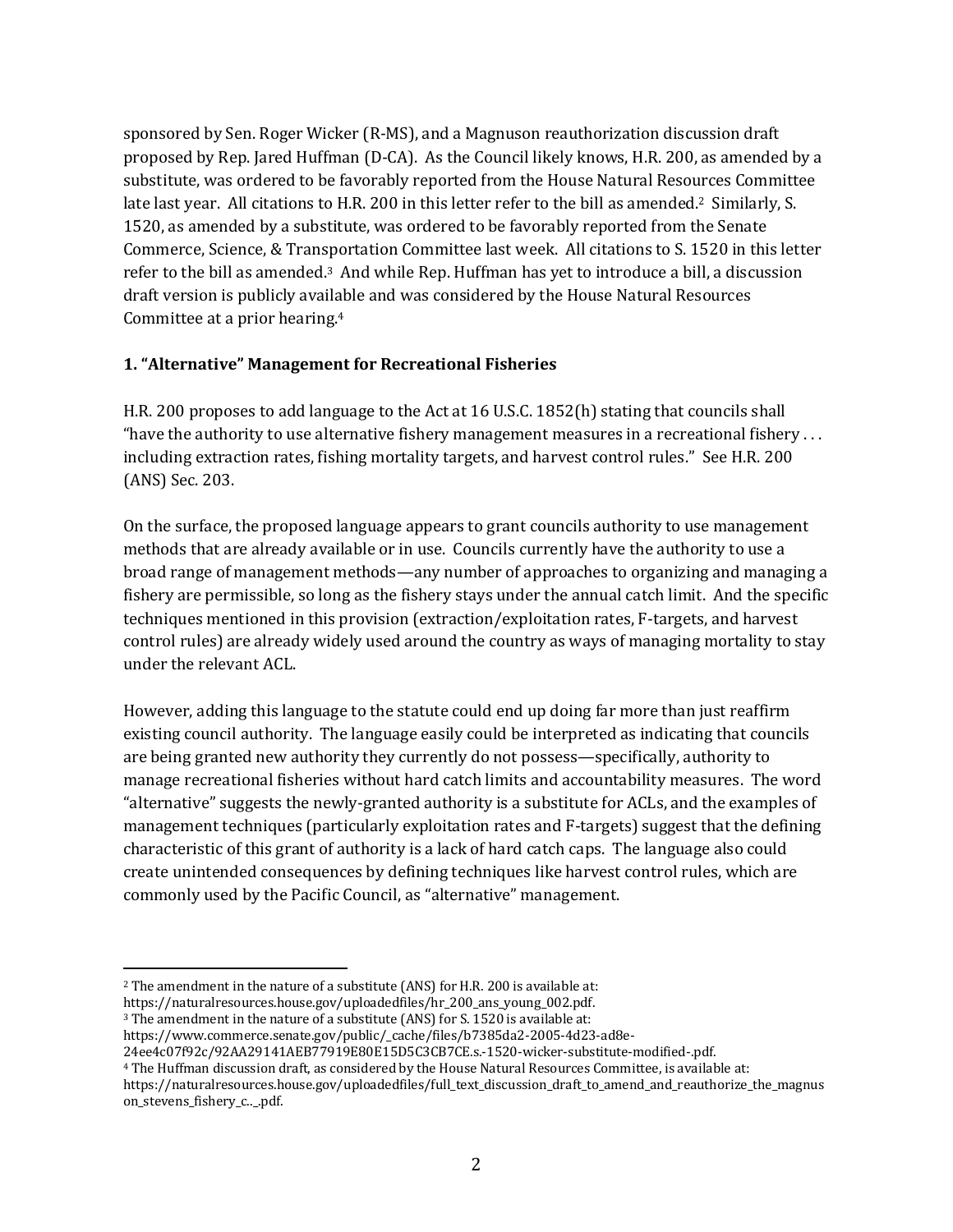The Pacific Council to date has tended to read the "alternative" management authority proposals in the former manner—as simply reiterating existing authority.<sup>5</sup> We strongly encourage the Council consider the potential for the "alternative" management authority proposals to be used in the latter manner—as granting authority to manage recreational fisheries without hard catch limits and accountability measures. This interpretation is clearly intended by some proponents of the "alternative" management authority proposals,<sup>6</sup> and is at risk of becoming the accepted meaning.

Allowing soft harvest limits and weakened accountability for recreational fisheries is a bad idea. Catch limits and accountability are what has allowed our country to approach the end of overfishing. "Alternative" management threatens to establish different, reduced criteria for conservation and management in recreational fisheries, as compared to commercial fisheries. Accountability is particularly necessary in the Southeast—the region from which these "alternative" management proposals are coming—given that recreational fishery management remains a challenge there, and recreational sectors chronically exceed their annual catch limits. Vague language, such as that proposed by H.R. 200, could do real harm and undermine the integrity of the ACL and accountability mandate.

The Huffman discussion draft includes a section on "alternative" management, as does S. 1520 as amended. Both are similar to H.R. 200, but have a few important changes. The Huffman discussion draft and S. 1520 as amended both remove the actual word "alternative." See Huffman discussion draft Sec. 201; S. 1520 (ANS) Sec. 102(a). The Huffman version also adds introductory framing language ("in implementing [] annual catch limits . . ."), and changes the operative verb (from "have the authority to use" to "consider,"). See Huffman discussion draft Sec. 201. And S. 1520 adds a rule of construction stating that the National Standards and annual catch limit provisions have not been modified. See S. 1520 (ANS) Sec. 301. The redrafting of "alternative" management language in both bills is oriented around reducing the chances that it would be interpreted as granting a direct exemption from ACLs and accountability.

Even if the Huffman and S. 1520 versions lessen the risk of creating a direct exemption from catch limits, they still would create a general level of confusion regarding the ACL and accountability structure in the Act. The only way to avoid potentially opening loopholes and increasing confusion in the implementation of catch limits is to drop the proposals for "alternative" management entirely.

Because all of the proposals for "alternative" management risk weakening the ACL and accountability mandate, and potentially would allow some sectors to fish with less

 $\overline{a}$ 

<sup>&</sup>lt;sup>5</sup> See Letter from Mr. Philip Anderson to Sen. Maria Cantwell, Feb. 2, 2018 ("These alternative management measures are already available, and being used in both recreational and commercial fisheries; however, including their acceptable use in the MSA is not objectionable.").

 $6$  See, e.g., Testimony from James A. Donofrio, Executive Director of the Recreational Fishing Alliance, at 4 (Sept. 12, 2017), available at: https://www.joinrfa.org/wp-content/uploads/2017/09/Jim-Donofrio-9-12-17-Congressional-Hearing-Written-Testimony-final-1.pdf.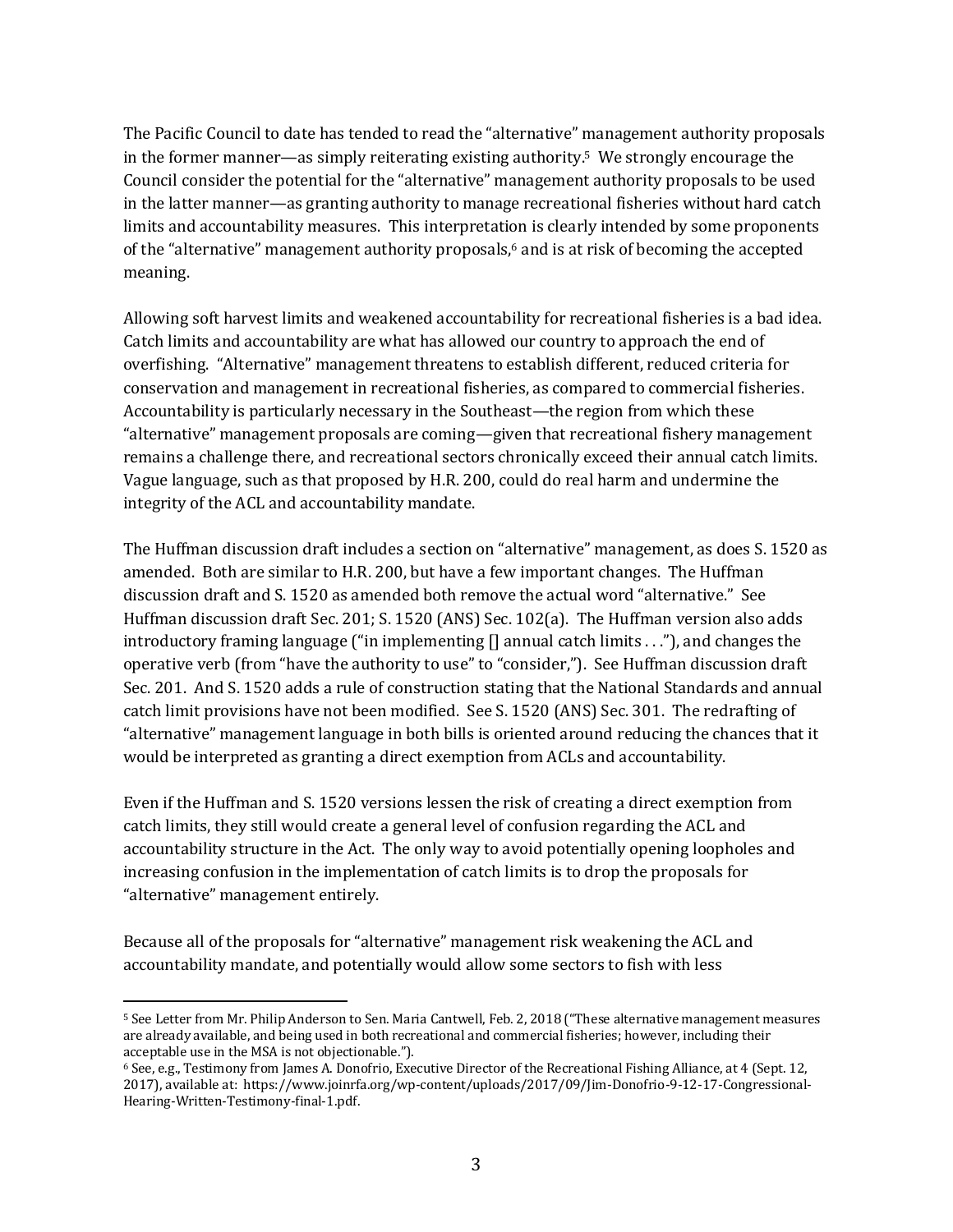accountability than others, these proposals should be taken seriously and viewed with concern. Overall, "alternative" management is not a useful idea, and risks returning certain regions of the country to the days of chronic overfishing.

*We* urge the Pacific Council in future comment letters to strengthen its position and indicate clearly *that "alternative"* management proposals are not useful or appropriate. The Council should explain the risk created by these proposals for weakening accountability in recreational fisheries, and should underscore that the law currently is flexible and adaptable to a wide range of *fisheries—using the Council's successful management of West Coast recreational fisheries as an example.* This position would be consistent with and simply a strengthening of prior statements by *the Council on the issue; in its letters to Sen. Cantwell and Rep. Schrader, the Council noted with respect* to "alternative" management that "these measures should not be used to avoid using assessment-based reference points and associated catch limits or quotas, rebuilding requirements, *or overfishing restrictions."*

## **2. The Ecosystem Component Species Exemption to ACLs**

There are a number of proposed exemptions to ACLs in the various legislative proposals before Congress. This section will focus on the "ecosystem component species" exemption, because the two formulations of this exemption differ significantly from each other, and one of them is quite far-reaching.

Under the current National Standard 1 Guidelines, "ecosystem component species" are species that do not require conservation and management (determined via the framework at 50 C.F.R. 600.305) but that a council decides to include in a FMP for ecosystem management or monitoring reasons. Because ecosystem component species do not require conservation and management, ACLs are not required.

H.R. 200 takes the concept of "ecosystem component species" and turns it into something else entirely. Specifically, H.R. 200 defines ecosystem component species as either (1) a non-target, incidentally harvested stock that is "in a fishery"; or  $(2)$  a non-target, incidentally harvested stock that is not subject to overfishing, depleted/overfished, or likely to become so. H.R. 200 then states that "ecosystem component species" do not require ACLs. See H.R. 200 (ANS) Sec. 204(a).

As defined in H.R. 200, the "ecosystem component species" exemption would cover a potentially large set of stocks that currently have ACLs—roughly 80 percent of PFMC-managed stocks, by our calculations. The term "non-target" is difficult to apply in practice (target/non-target is more of a spectrum, rather than a binary distinction), but if applied liberally, this exemption could cover the vast majority of species in FMPs.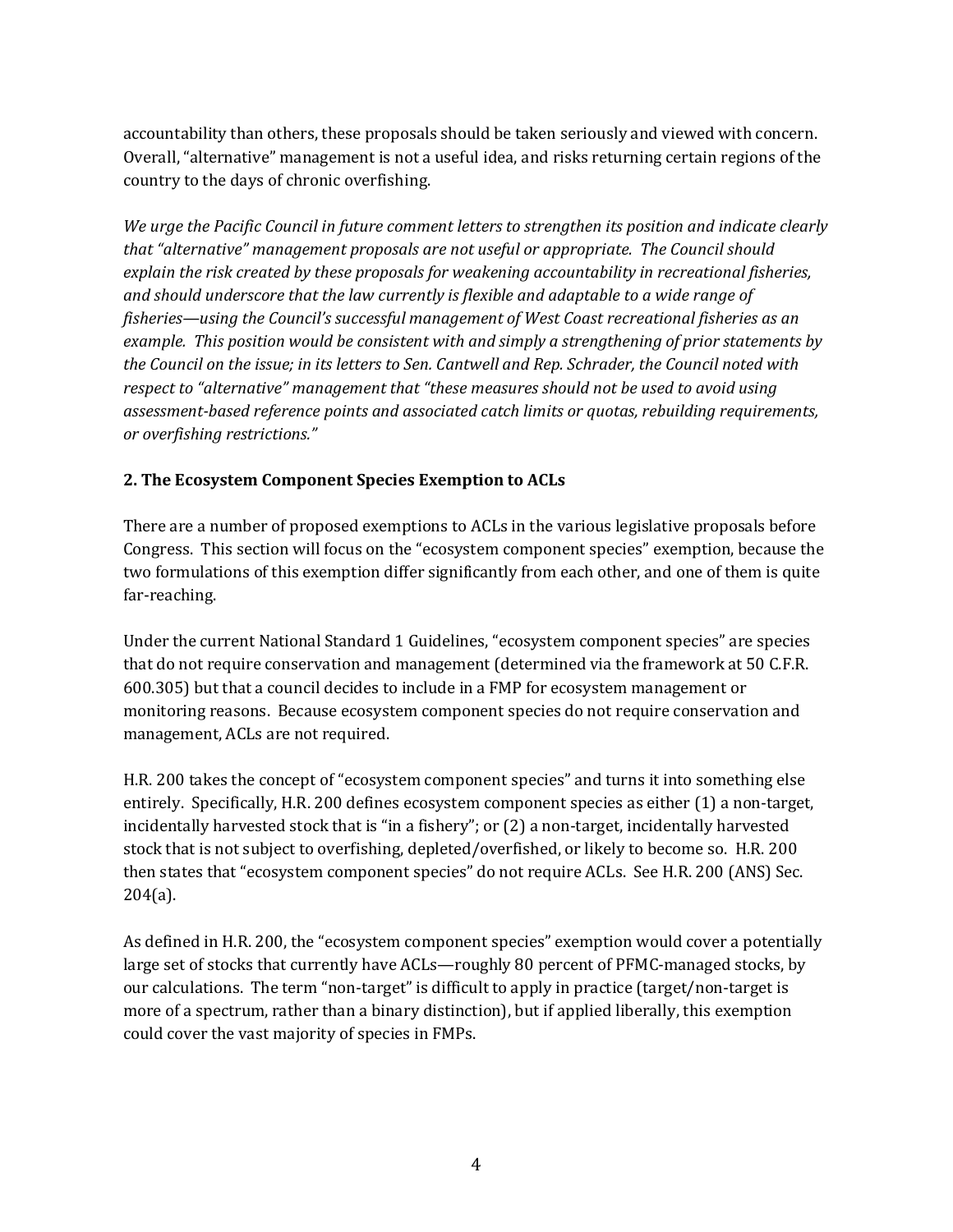Note also that this proposal uses terminology from the old (2009) version of the National Standard 1 Guidelines, which used a framework of "in the fishery"/ "out of the fishery" as a way of determining which stocks needed ACLs. That framework no longer exists in the regulations, and amending the statute to add an explicit reference to it would create a substantial amount of confusion (including potentially calling into question the current conservation and management framework in the Guidelines).

Our organizations strongly oppose the H.R. 200 formulation of the "ecosystem component" species" exemption. The removal of ACLs from a broad swath of our nation's fish stocks could be very damaging. NOAA Fisheries generally credits the ACL requirement for helping to end overfishing, and overfishing would likely increase after such a widespread exemption especially in regions with traditionally high-risk catch policies. Moreover, using language from the outdated National Standard 1 Guidelines would create confusion for councils and NOAA Fisheries.

The Huffman discussion draft also addresses "ecosystem component species," but approaches the issue from a different angle than H.R. 200. Rather than the two-part definition in H.R. 200, the Huffman discussion draft would define ecosystem component species as a stock that does not require "conservation and management." See Huffman discussion draft Sec. 202.

By defining an ecosystem component species in this way, the Huffman discussion draft provides a direct link to the current National Standard Guidelines and the "conservation and management" framework located there. See 50 C.F.R.  $600.305(c)(5)$ . Because the Huffman discussion draft version restates current practice, it would not be expected to result in any significant changes on the water. The main function of the Huffman version of "ecosystem component species" would be to integrate the National Standard Guidelines with the statute more thoroughly, and to reinforce the conservation and management framework.

Our organizations are neutral with respect to the Huffman proposal; it is narrowly tailored and incorporates the NS1 Guidelines, rather than creating a wholly new concept and exempting large numbers of stocks from ACLs.

*We recommend the Pacific Council clarify its position to say explicitly that the H.R. 200 version of the ecosystem component species exemption is not necessary or useful and would create substantial* confusion. We also recommend the Council explain the difference between the H.R. 200 version and the Huffman version, particularly in that the latter does not create a sweeping ACL exemption and *is* consistent with the current National Standard Guidelines. This would be consistent with the *Council's previous statements on the topic; in its recent letters to Sen. Cantwell and Rep. Schrader, the Council noted the confusing wording in H.R. 200, and in its letter dated April 18, 2017, the* Council noted that the National Standard Guidelines already "address ACL exceptions for ecosystem *component species."*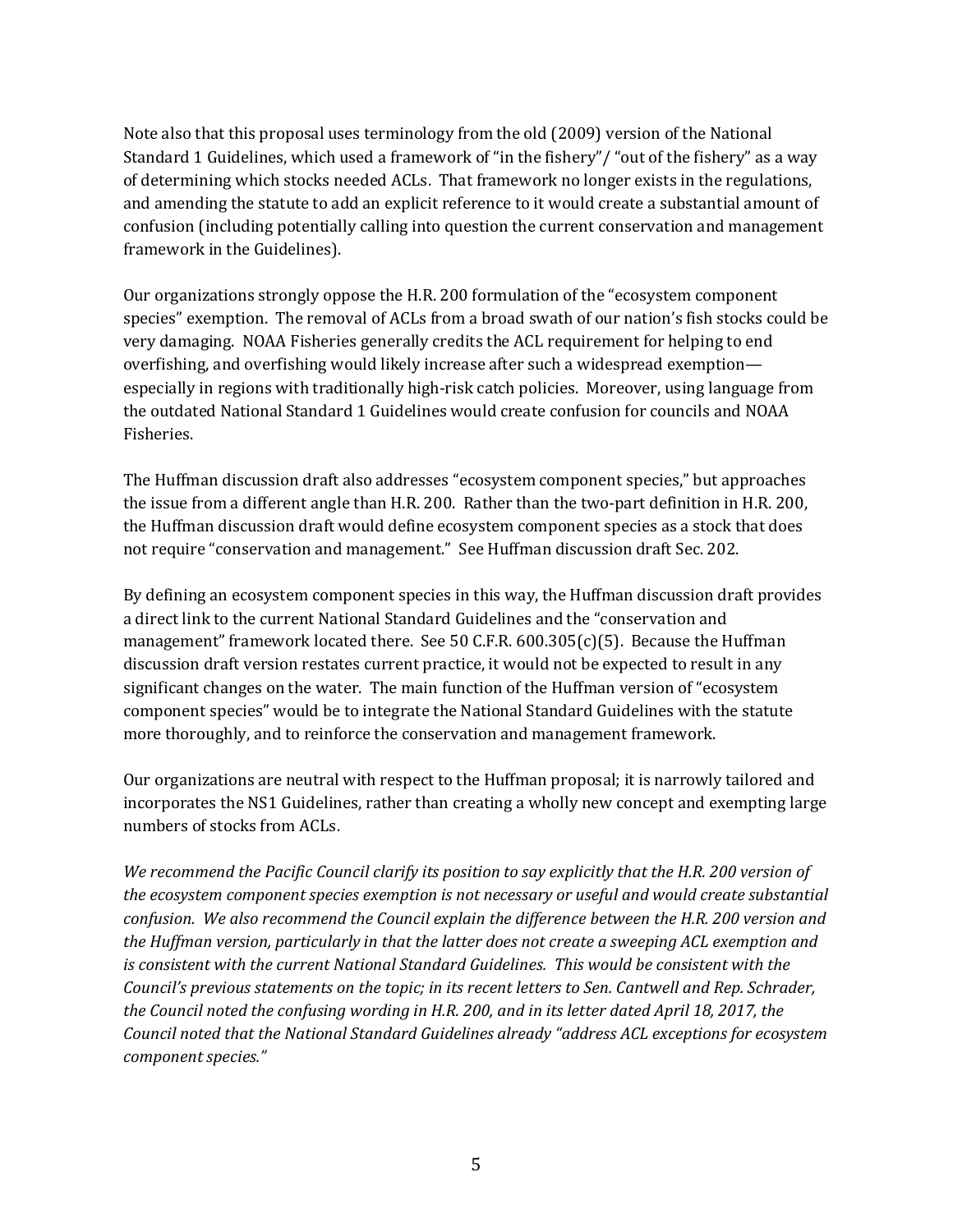#### **3. Timeframes for Rebuilding**

The Magnuson-Stevens Act currently requires overfished stocks to be rebuilt within 10 years, unless the biology of the stock of fish, other environmental conditions, or management measures under an international agreement in which the United States participates dictate otherwise. See 16 U.S.C.  $1854(e)(4)(A)(ii)$ . A number of legislative proposals would change this timeframe.

The Huffman discussion draft and S. 1520 (as amended) would replace the 10-year timeframe with the formula currently located in the National Standard 1 Guidelines—the minimum time for rebuilding (Tmin) plus one mean generation. These bills would allow an exception for stocks for which management measures under an international agreement dictate otherwise. See Huffman discussion draft Sec.  $206(a)(1)(A)$ ; S. 1520 (ANS) Sec. 104(1).

Currently the Tmin  $+1$  mean generation formula applies in situations where 10 years is not possible due to the biology of the stock or other environmental conditions. While the numbers vary slightly, most reviews have concluded that around half to two-thirds of all stocks subject to the rebuilding requirement of the Act have used the  $Tmin + 1$  mean generation formula, because they were unable to rebuild within the existing 10-year statutory timeline.<sup>7</sup>

The net effect of the Huffman and S. 1520 (ANS) proposal would be that rebuilding timeframes would increase for a subset of stocks currently subject to the 10-year requirement. Specifically, stocks that can rebuild within 10 years, but for which  $T_{min} + 1$  mean generation is longer than 10 years, would end up with a longer rebuilding timeframe than they currently have. The reverse would be true for stocks for which  $Tmin + 1$  mean generation is less than 10 years; these stocks would end up with shorter rebuilding timeframes.

Note that the exception in the Huffman and S. 1520 (ANS) proposal for when "international management measures dictate otherwise" is already in the law and does not represent a change from status quo. In those situations, the stock still gets a rebuilding timeframe; the timeframe simply is provided by international management measures rather than by federal law.

While it does not create extensive exceptions the way that other proposals would, the Huffman/S. 1520 (ANS) version would still result in riskier rebuilding plans in some instances. Management strategy evaluations have demonstrated that the  $T_{\text{min}} + 1$  mean generation formula is less precautionary than the 10-year requirement,<sup>8</sup> and the 10-year requirement has played an important action-forcing role in many regions. Removing it would slow rebuilding progress, particularly in the regions that need it most.

 $\overline{a}$ 7 See, e.g., Natural Resources Defense Council, Bringing Back the Fish: An Evaluation of U.S. Fisheries Rebuilding Under the Magnuson-Stevens Fishery Conservation and Management Act (2013); Lenfest Ocean Program, Rebuilding U.S. Fisheries: A Summary of New Scientific Analysis (2006).

<sup>8</sup> See, e.g., Benson et al., An Evaluation of Rebuilding Policies for U.S. Fisheries, 11 PLoS ONE e0146278 (2016) (showing that the current rebuilding mandate results in faster rebuilding than 0.75Fmsy in situations where the 10year timeframe applies, and slower rebuilding in situations where the Tmin + 1 mean generation formula applies).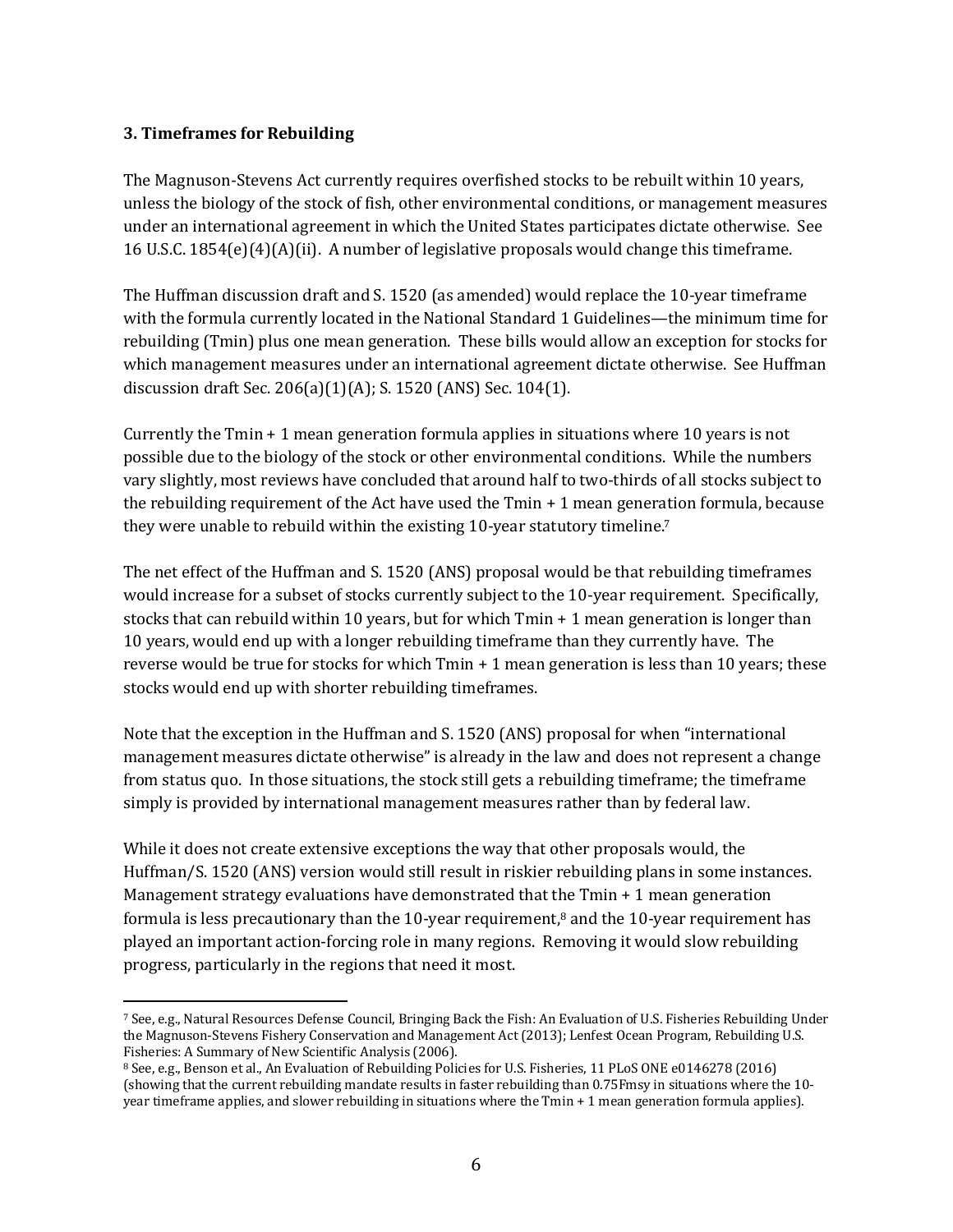H.R. 200, like the other bills, would remove the 10-year timeframe and replace it with a uniform Tmin  $+$  1 mean generation approach. But H.R. 200 would add a number of wholesale exceptions, applying to:

- stocks for which the biology of the stock or environmental conditions dictate otherwise;
- stocks for which the Secretary determines the cause of depletion is outside the jurisdiction of the council;
- stocks in a mixed-stock fishery if the Secretary determines they cannot be rebuilt without "significant harm" to fishing communities;
- stocks that the Secretary determines are affected by informal transboundary agreements and activity outside the U.S. EEZ may hinder conservation efforts;
- stocks that have been affected by "unusual events" that make rebuilding within  $Tmin + 1$ mean generation "improbable without significant harm to fishing communities"; and
- stocks for which management measures under an international agreement dictate otherwise.

See H.R. 200 (ANS) Sec.  $303(a)(1)(B)$ . As noted above, the last exception—stocks for which international management measures dictate otherwise—reflects the current status quo. The rest of the exceptions in H.R. 200 represent new loopholes.

Some of the timeframe exceptions in H.R. 200 do not make sense conceptually. For example, H.R. 200 contains an exception for stocks when "the biology of the stock of fish, [or] other environmental conditions ... dictate otherwise." This exception makes sense in the current Act, because it provides an escape hatch to deal with situations where rebuilding is not possible within 10 years. Yet when the default rule is the  $Tmin + 1$  mean generation formula, this exception makes no sense—because  $Tmin + 1$  mean generation already accounts for biology and environmental conditions. If a stock is long-lived and slow-growing,  $Tmin + 1$  mean generation will yield a large number of years for rebuilding; there is no need for an exception.

Other timeframe exceptions in H.R. 200 represent a significant weakening of the rebuilding requirement. For example, the exceptions for "significant harm" and "unusual events" are very broad, and NOAA Fisheries would come under heavy pressure to apply these to key stocks like Atlantic cod and red snapper. Removing timelines for these stocks would encourage less precautionary rebuilding plans than already exist, running the risk of further declines in the health of these stocks.

Finally, because this proposal takes the current regulatory formula and brings it up to the statute, nothing would be left in the regulations to cover the statutory gaps. This makes it likely that no timeframe at all would apply to stocks that meet one of these many exceptions.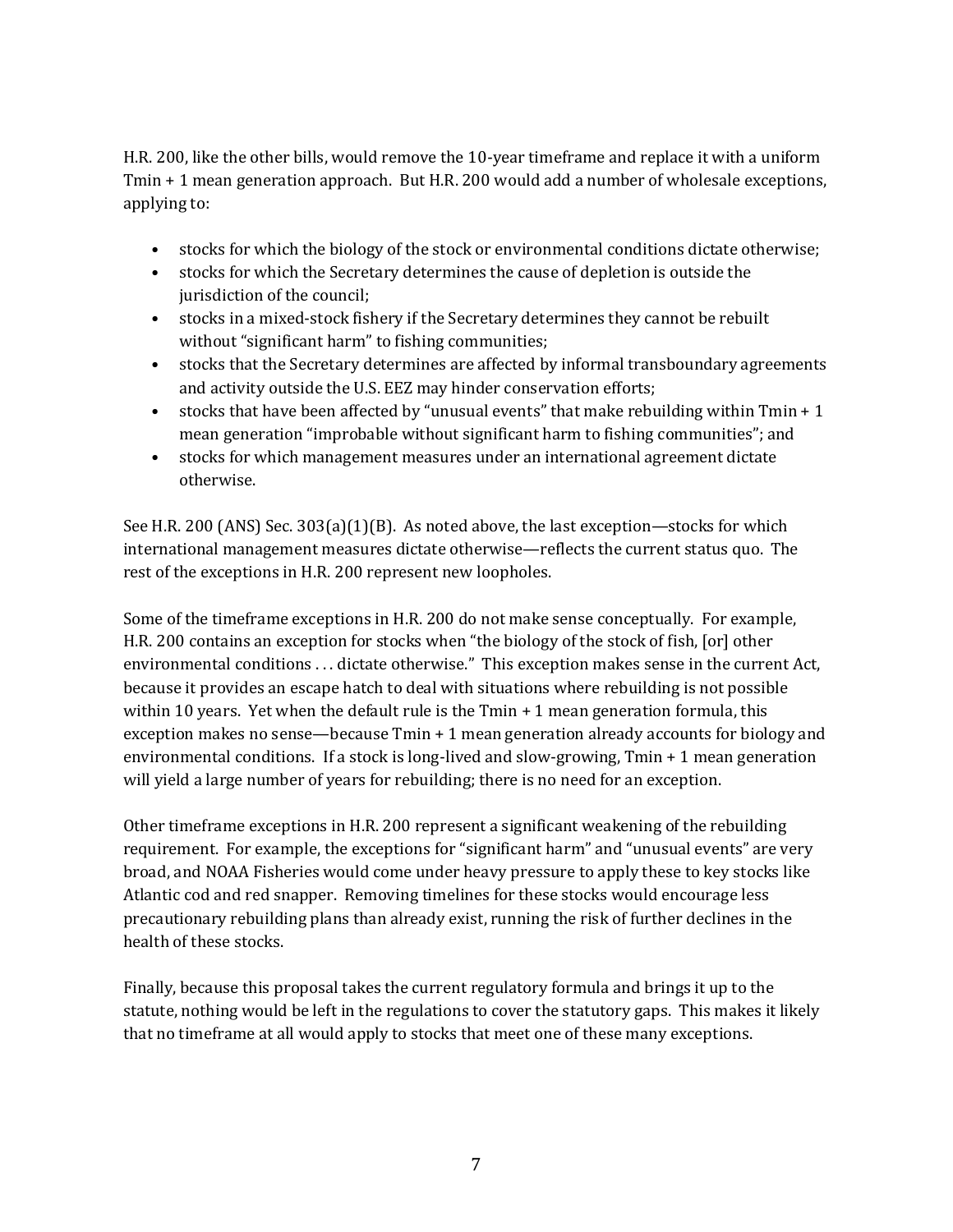Our organizations strongly oppose the H.R. 200 proposal on rebuilding timeframes. The sweeping exceptions from a rebuilding timeline are particularly troubling. Rebuilding without timelines was attempted in the early decades of Magnuson management, and routinely failed to improve the health of the stock. These changes could significantly undermine rebuilding progress in many regions of the country.

We urge the Pacific Council to strengthen its position and state clearly in future letters that *changes to the rebuilding timeframe that create new exceptions, like those proposed by H.R. 200, are unhelpful and inappropriate. This position would be consistent with the Council's statements to* date. The Council's recent letters to Sen. Cantwell and Rep. Schrader identified the problematic nature of some of the H.R. 200 rebuilding exceptions, and in the Council's letter dated April 18, 2017, stated that "the Council does not believe broad exceptions that might be exercised frequently or that might weaken incentives to conserve stocks are in the best interest of sustainable fisheries *management."*

# **4. The Rebuilding Standard**

In addition to the specific timeframe provided for rebuilding, the Magnuson-Stevens Act currently requires rebuilding to be accomplished in a time that is "as short as possible, taking into account the status and biology of any overfished stocks of fish, the needs of fishing communities, recommendations by international organizations in which the United States participates, and the interaction of the overfished stock of fish within the marine ecosystem." 16 U.S.C.  $1854(e)(4)(A)(i)$ .

The phrase "as short as possible" in this context has been interpreted to refer to where, within the allowable time window, a council must set its target date for rebuilding. In the terminology of the NS1 Guidelines, the "as short as possible" phrase constrains where the target time for rebuilding (Ttarget) may be set, between Tmin and Tmax. In particular, it requires that Ttarget be set on the lower end of the time range (closer to Tmin), and that increases in Ttarget be justified by pointing to specific economic needs of fishing communities. The "as short as possible" language also has been interpreted to prohibit a council from increasing harvest rates, when a rebuilding stock is worse off than previously believed.

H.R. 200 proposes to change the words "as short as possible" to "as short as practicable." See H.R. 200 (ANS) Sec.  $303(a)(1)(A)$ . By contrast, S. 1520 and the Huffman discussion draft contain no change to the "as short as possible" language in the Act.

The H.R. 200 proposal would directly weaken the rebuilding mandate in the Act. The term "practicable" is widely understood to indicate a soft directive from Congress, and in this context it would represent a significant weakening of the rebuilding standard from the current NOAA Fisheries and court interpretation of "possible."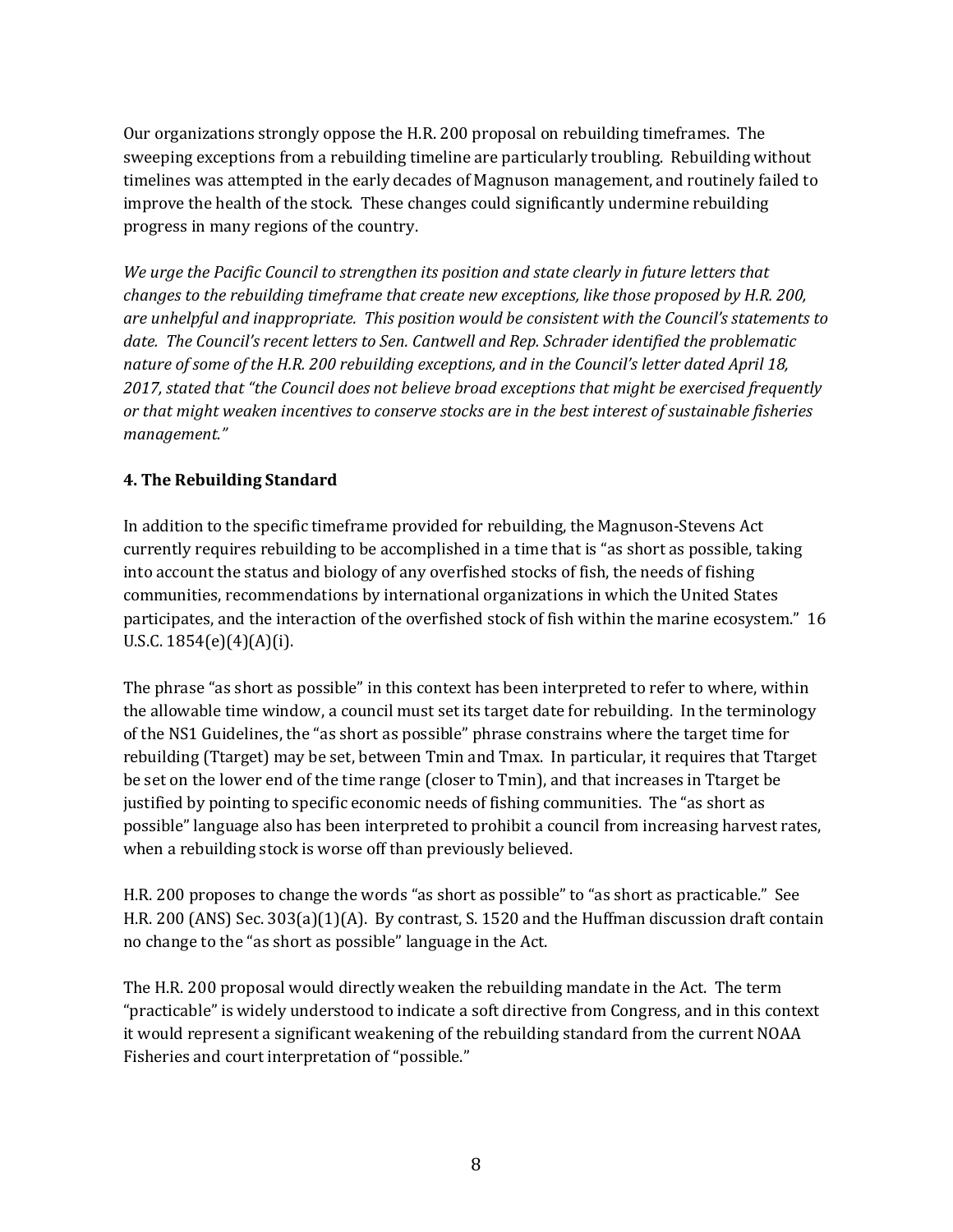More specifically, given the current meaning of "as short as possible," the proposal in H.R. 200 to replace it with "as short as practicable" can be understood as a proposal to allow councils to  $(1)$  increase harvest rates when new information shows a rebuilding stock is worse off than previously believed, and (2) set Ttarget close to or at Tmax with no particular justification or showing that a shorter time frame is not workable.

Our organizations strongly oppose H.R. 200's proposal to weaken the rebuilding mandate. We support the S. 1520 and Huffman discussion draft position that the rebuilding mandate should be retained in its current form.

The rebuilding mandate was based on decades of experience showing that managers needed a strong directive to reduce harvest rates on overfished stocks and allow them to rebuild. Moving back in the direction of risk-prone management for overfished stocks would be repeating the mistakes of the past. Moreover, it should be considered standard operating procedure ("Fishery") Management 101") for managers to set conservative Ttargets, and to not increase harvest rates when stocks are found to be worse off than previously believed. These things should not be in question at this point, much less weakened or undermined.

Furthermore, on the West Coast the "as soon as practicable" change is quickly becoming an issue of the past. The Pacific Council's efforts with rebuilding are paying off, and only a few species remain subject to rebuilding plans. Moreover, because of improved science and good annual catch limit compliance in this region, it is not likely that other stocks will be found to be deeply overfished in the way that certain rockfish species were.

In other regions, though, weakening the rebuilding standard would be very harmful. Managers in some regions routinely set Ttarget equal to Tmax, and, unsurprisingly, fail to effectively rebuild their stocks. Overfished species languish at low levels, and many stocks are on their second or third rebuilding plans. Loosening the statutory language to "as soon as practicable" would effectively sanction current practices in these regions, and potentially worsen things to the point where overfished stocks get no meaningful help at all.

*We* urge the Pacific Council to reconsider its position that the "as soon as practicable" change would be helpful. The Council should instead build on its prior statement of April 18, 2017, that *amendments to the Act that "might weaken incentives to conserve stocks are [not] in the best interest of sustainable fisheries management,"* and take the position that the "as soon as *practicable" change is not necessary in the Pacific region.* 

 $*$  \* \* \* \* \*